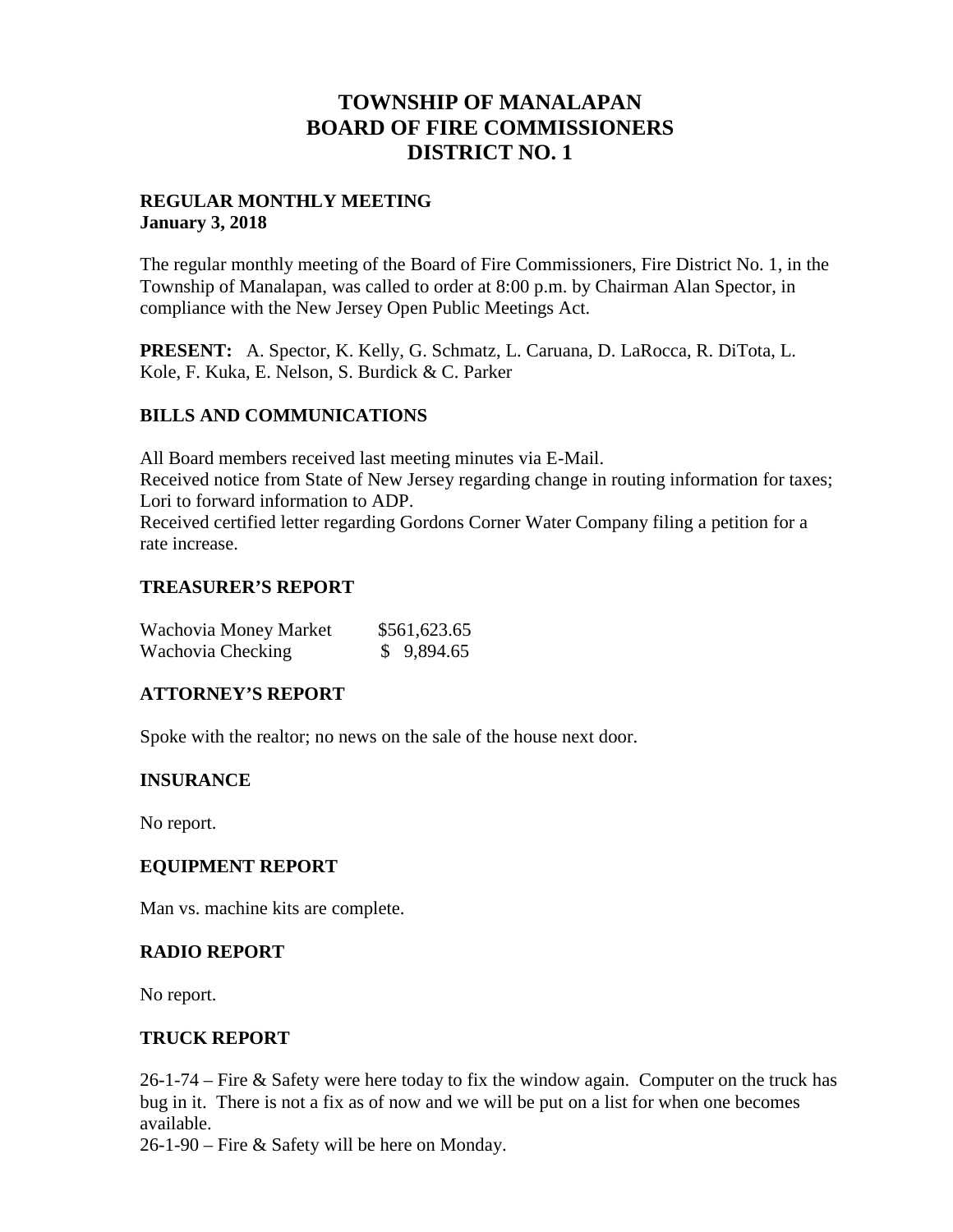## **CHIEF'S REPORT**

51 calls for the month of December.

Would like to discuss removing a couple of vehicles from the fleet; discussion tabled for next meeting.

Discussion held regarding response guideline change.

Equipment room was cleaned out.

Chief DiTota is working on a grant for radios.

Discussion held regarding the purchasing of Bail Out Systems.

Would like to have 4 members attend the FDIC convention in April.

## **ASSOCIATION REPORT**

Painter was here today to do a walk through. Association had a maintenance walkway of both houses to come up with a 5 year plan.

## **TRUSTEES' REPORT**

No report.

## **OLD BUSINESS**

See attached.

## **NEW BUSINESS**

Commissioner LaRocca made a motion to pay all vouchers; this was seconded by Commissioner Schmatz. All voted aye.

Commissioner LaRocca made a motion not to exceed \$500 to purchase a cargo carrier with ramps; this was seconded by Commissioner Kelly. All voted aye.

Commissioner Spector made a motion to reimburse Rob DiTota \$129.42 and Paul Kwiecinski \$150.38 for books for courses they are taking; this was seconded by Commissioner Kelly. All voted aye.

Commissioner Spector made a motion for \$1,037 to purchase 30 additional chairs and another rack to hold the chairs; this was seconded by Commissioner LaRocca. All voted aye.

Meeting opened to the public at 8:30 P.M.

A motion was made by Commissioner Spector to adjourn; it was seconded by Commissioner Kelly and all voted aye.

Meeting adjourned at 8:31 P.M.

Respectfully submitted, Kenneth Kelly, Clerk